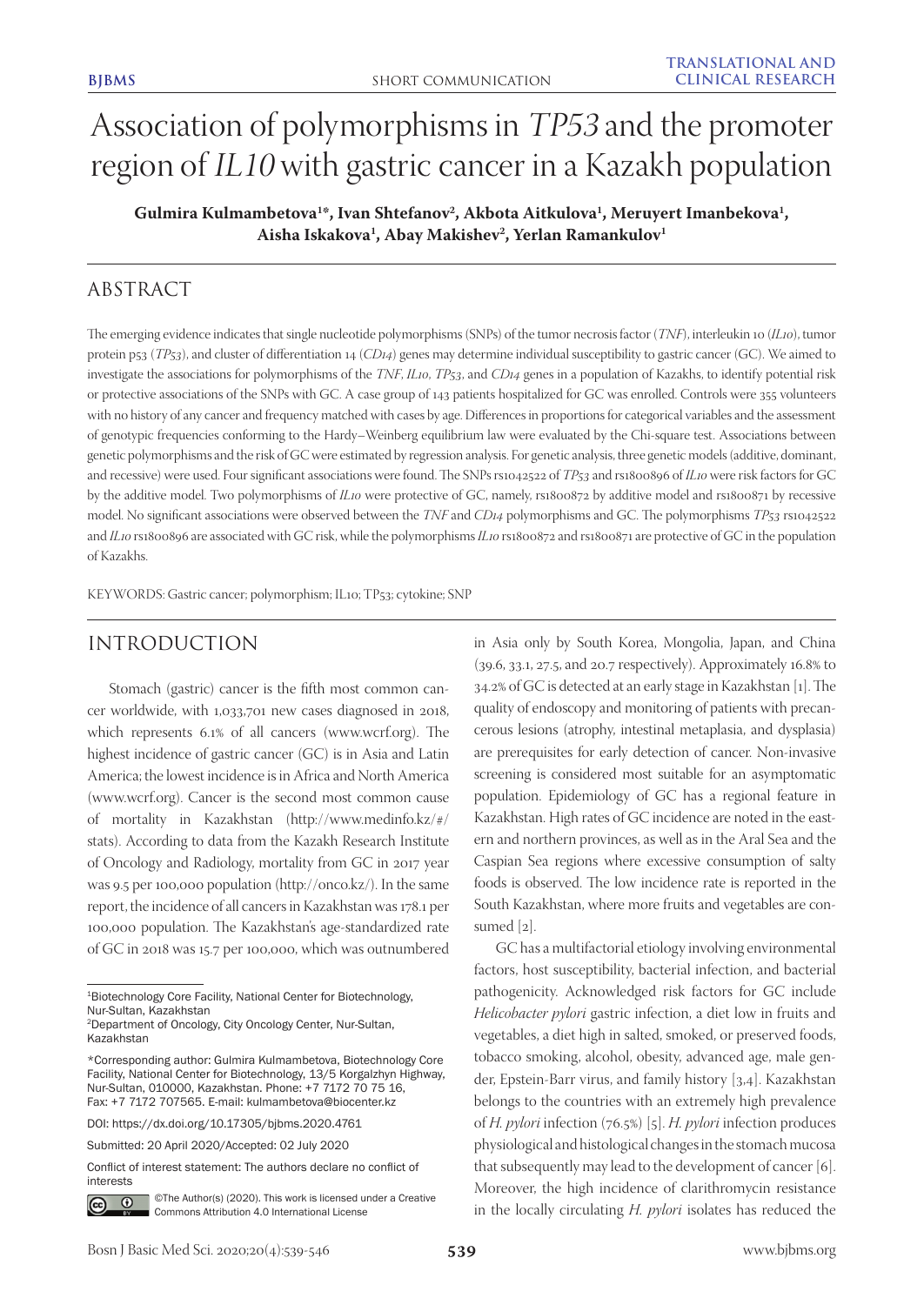effectiveness of eradication therapy [7]. Additionally, both alcohol consumption and active tobacco smoking are established risk factors for GC. Tobacco use is widespread throughout Kazakhstan. In 2010, the proportion of current smokers in Kazakhstan was 51.2% in all age groups [8]. Alcohol abuse also remains an issue in Kazakhstan. The national survey has found that almost half (45.5%) of the population consumed alcohol at least once a month [9]. High rates of tobacco and alcohol use may serve as aggravating factors for GC in the high-risk Kazakh population. Meanwhile, host genetic factors are also key determinants for developing cancer [10,11]. Genetic polymorphisms in pro-inflammatory and anti-inflammatory cytokine genes influence individual responses to the carcinogenic process [11,12]. Chronic inflammation has been associated with an increased risk of developing several human cancers, including those of the gastrointestinal tract [13]. Studies around the world have particularly implicated specific single nucleotide polymorphisms (SNPs) of several genes in the development of cancers.

It was previously reported that SNPs of the tumor necrosis factor (*TNF*), interleukin 10 (*IL10*), tumor protein p53 (*TP53*), and cluster of differentiation 14 (*CD14*) genes might determine individual susceptibility to GC. The cytokine genes *TNF* and *IL10*, *CD14* - a gene related to innate immunity, and the tumor suppressor gene *TP53* are multifunctional genes involved in the development and progression of many malignant tumors [14,15]. To date, several case-control studies were conducted to detect the associations between *TNF* -308G/A; *IL10* -592G/T, -819G/A, -1082T/C; *CD14* -260 G/A; *TP53* T/G (Arg72Pro) polymorphisms and GC risk in humans [16-21].

Increasing numbers of studies are identifying associations of SNPs in the *TNF*, *IL10*, *TP53*, and *CD14* genes with susceptibility to GC, but the findings are controversial and appear conflicting. Moreover, most such studies were conducted in West and East Asian populations, such as Chinese and Japanese for the latter. Determining the role of SNPs in the epidemiology and pathogenesis of cancer requires describing their diversity in different populations and establishing associations between different SNPs and GC [22]. To the best of our knowledge, there have been no studies in Kazakhstan on the association

between polymorphisms of the above-mentioned genes and the risk of GC. The present study aimed to explore whether SNPs in the above-mentioned genes are associated with the risk of GC. We conducted a case-control study focusing on the six most frequently studied polymorphisms (rs1800629 G/A, rs1800872 G/T, rs1800871 G/A, rs1800896 T/C, rs2569190 G/A, and rs1042522 T/G) and GC risk in Kazakhs residing in the northern region of Kazakhstan (Table 1).

# MATERIALS AND METHODS

We conducted a case-control study in a consecutive sample of 143 cases with GC. The controls were 355 healthy volunteers without any history of gastric disorders. The cases were confirmed by pathologic diagnosis at the Oncology Center of Nur-Sultan, in Kazakhstan's capital. The control group and the study group resided in the same geographical area (the northern Kazakhstan region). Controls were frequency matched to cases by the age group at enrolment  $[\pm 3 \text{ years}]$  (Table 2). Faceto-face interviews collected demographic information (e.g., age and gender) and clinical history, followed by venipuncture to collect a 9 ml blood sample.

## DNA extraction and SNP genotyping

DNA was extracted from the venous blood samples using the salting-out method and stored at -70°C until further use [23]. In addition, an in-house paper card-based kit suitable for a collection of human buccal cells was used for the longterm storage of the samples.

We selected six common SNPs in the *TNF, IL10, TP53,* and *CD14* genes based on two criteria. First, these polymorphisms have been reported with a functional effect or statistical association with cancer (http://asia.ensembl.org/Homo\_sapiens/ Phenotype/Locations). Second, each of these has a minor allele frequency (MAF) of  $\geq$ 5% in Asian populations, according to the SNP database of the National Centre for Biotechnology Information (www.ncbi.nlm.nih.gov/snp).

SNP genotyping was performed on the Quant Studio 12K Flex (Life Technologies, USA). The total reaction volume was 5 µl, with 2.5 µl of 2x Open Array Real-time master

| <b>TABLE 1.</b> Characteristics of the selected SNPs |
|------------------------------------------------------|
|------------------------------------------------------|

| Gene        | <b>SNP ID</b> | Locus     | Position         | Traits | OR [95% CI]         | References                |
|-------------|---------------|-----------|------------------|--------|---------------------|---------------------------|
| TNF         | rs1800629     | 6p21.3    | Promoter         | GC     | $1.15(0.72 - 1.83)$ | Gorouhi et al., 2008 [44] |
| IL10        | rs1800872     | $1q31-32$ | Promoter         | GC.    | $1.6(0.9-2.8)$      | Liu et al., 2011 [19]     |
| IL10        | rs1800871     | 1q31-32   | Promoter         | GC.    | $1.33(1.04 - 1.90)$ | Yuan et al., 2012 [45]    |
| <i>IL10</i> | rs1800896     | 1q31-32   | Promoter         | GC     | $2.29(1.52 - 3.46)$ | Kuo et al., 2014 [38]     |
| CD14        | rs2569190     | 5q31.1    | Intron           | GC     | $1.0(0.7-1.4)$      | Hold et al., 2009 [46]    |
| <i>TP53</i> | rs1042522     | 17p13.1   | Exon 4. missense | GC     | 1.31 (1.14–1.66)    | Wu and Zhang, 2015 [41]   |

TNF: Tumor necrosis factor; IL10: Interleukin 10; CD14: Cluster of differentiation 14; TP53: Tumor protein p53; SNP: Single nucleotide polymorphism; GC: Gastric cancer; OR: Odds ratio; CI: Confidence interval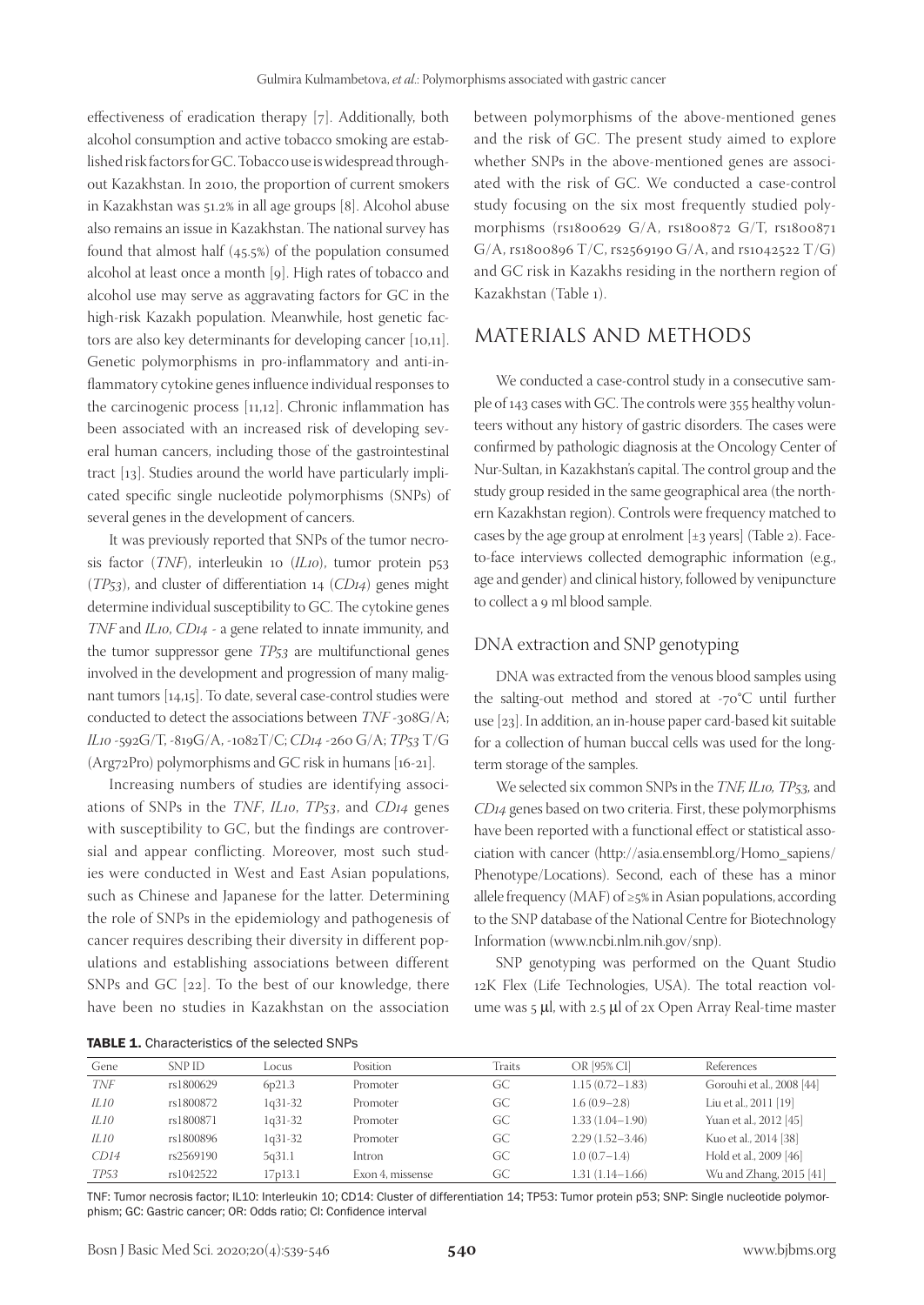mix and 2.5 µl of DNA (50 ng/µl). Samples were processed according to the standard thermal cycling protocol provided by Life Technologies. Data analysis was performed using the software package TaqMan Genotyper Software v.1.3 (Life Technologies).

## Ethical statement

Before the study, approval was received from the local Ethics Committee of the National Center for Biotechnology (protocol no. 2, 12.03.2012). The Ethics Committee approved the procedures, the informed consent form, and data collected for the study. The investigation was conducted according to the current ethical guidelines. Written informed consent was obtained from all subjects.

### Statistical analysis

Differences in proportions for categorical variables and the assessment of genotypic frequencies conforming to the Hardy–Weinberg equilibrium (HWE) law were evaluated by the Chi-square  $(\chi^2)$  test  $(p < 0.01$  was considered significant). For association studies, we used the z-test or Fisher's exact test for binomial variables. Associations between genetic polymorphisms and the risk of gastric pathologies were estimated by the

| TABLE 2. Characteristics of the study population |  |
|--------------------------------------------------|--|
|--------------------------------------------------|--|

| Factors                | GC patients         | Control subjects  | $p$ -value |
|------------------------|---------------------|-------------------|------------|
| Subjects               | 143                 | 355               |            |
| Male, n (%)            | 75(52)              | 288 (81)          |            |
| Female, n (%)          | 68 (48)             | 67(19)            | $2.2e-16$  |
| Age, years             | $55(18-83)$         | $58(18-86)$       | $2.2e-16$  |
| BMI, kg/m <sup>2</sup> | $27.7(15.6 - 37.8)$ | $28.4(17.7-47.6)$ | 4.78E-10   |

GC: Gastric cancer; BMI: Body mass index

TABLE 3. Allele frequency and genotype distribution in the Kazakh population

unconditional logarithm of logistic regression analysis, producing log odds ratios (OR) and  $p$ -value. A value of  $p < 0.05$  was considered statistically significant. For genetic analysis, three genetic models (additive, dominant, and recessive) were used.

For quantitative non-parametric data, we used the Wilcoxon signed-rank sum test to compare variables between the two groups. At *p* < 0.05 differences were considered statistically significant. Power analysis (with  $\beta$  = 0.20 and  $\alpha$  = 0.05) was performed using Power and Sample Size Calculation software [24]. NCBI database was used for comparative analysis of differences in genotype and haplotype frequencies among Kazakh and world populations (www.ncbi.nlm.nih.gov). For analysis of the population, differentiation was used as the exact test. Statistical analysis was performed using R (http:// www.R-project.org/).

# RESULTS

Our case-control study enrolled 498 subjects, including 143 cases with GC and 355 controls without a history of GC in the anamnesis. Characteristics of the study population with demographic data are listed in Table 2. The GC group consisted of 75 males and 68 females (median age 55 [range, 18–83] years), median body mass index (BMI) 27.7 [range, 15.6–37.8] kg/m2 . The control group consisted of 288 males and 67 females (median age 58 [range, 18–86] years), median BMI  $28.4$  [range, 17.7–47.6] kg/m<sup>2</sup>. The age frequency matching has resulted in slightly, but not significantly higher age in controls than cases (58 vs. 55, respectively). All measured parameters between the cases and control subjects significantly differed.

We genotyped six common SNPs (representing six loci in four genes) and all were in the HWE (Table 3). The

| Gene name   | $\Gamma S$ | $HWE, p-value$ | Total $n$ of samples | Allele       | $n^a$ | Allele freq | Genotype  | n <sup>b</sup> | Genotype freq |
|-------------|------------|----------------|----------------------|--------------|-------|-------------|-----------|----------------|---------------|
| <b>TNF</b>  | rs1800629  | 0.7902         | 666                  | G            | 1134  | 0.85        | GG        | 482            | 0.72          |
|             |            |                |                      | А            | 198   | 0.15        | AG        | 170            | 0.26          |
|             |            |                |                      |              |       |             | AA        | 14             | 0.02          |
| ILIO        | rs1800872  | 0.045          | 653                  | G            | 737   | 0.56        | GG        | 225            | 0.34          |
|             |            |                |                      | $\mathbf T$  | 569   | 0.44        | GT        | 287            | 0.44          |
|             |            |                |                      |              |       |             | TT        | 141            | 0.22          |
| ILIO        | rs1800871  | 0.192          | 730                  | G            | 777   | 0.53        | GG        | 172            | 0.24          |
|             |            |                |                      | A            | 683   | 0.47        | AG        | 433            | 0.59          |
|             |            |                |                      |              |       |             | AA        | 125            | 0.17          |
| IL10        | rs1800896  | 0.675          | 704                  | T            | 946   | 0.67        | <b>TT</b> | 294            | 0.42          |
|             |            |                |                      | $\mathsf{C}$ | 462   | 0.33        | <b>TC</b> | 358            | 0.51          |
|             |            |                |                      |              |       |             | CC        | 52             | 0.07          |
| CD14        | rs2569190  | 0.029          | 574                  | G            | 627   | 0.55        | GG        | 193            | 0.34          |
|             |            |                |                      | A            | 521   | 0.45        | AG        | 241            | 0.42          |
|             |            |                |                      |              |       |             | AA        | 140            | 0.24          |
| <b>TP53</b> | rs1042522  | 0.166          | 673                  | $\cal C$     | 721   | 0.54        | CC        | 212            | 0.32          |
|             |            |                |                      | G            | 625   | 0.46        | CG        | 297            | 0.44          |
|             |            |                |                      |              |       |             | GG        | 164            | 0.24          |

a number of chromosomes; <sup>b</sup> number of alleles. TNF: Tumor necrosis factor; IL10: Interleukin 10; CD14: Cluster of differentiation 14; TP53: Tumor protein p53; HWE: Hardy–Weinberg equilibrium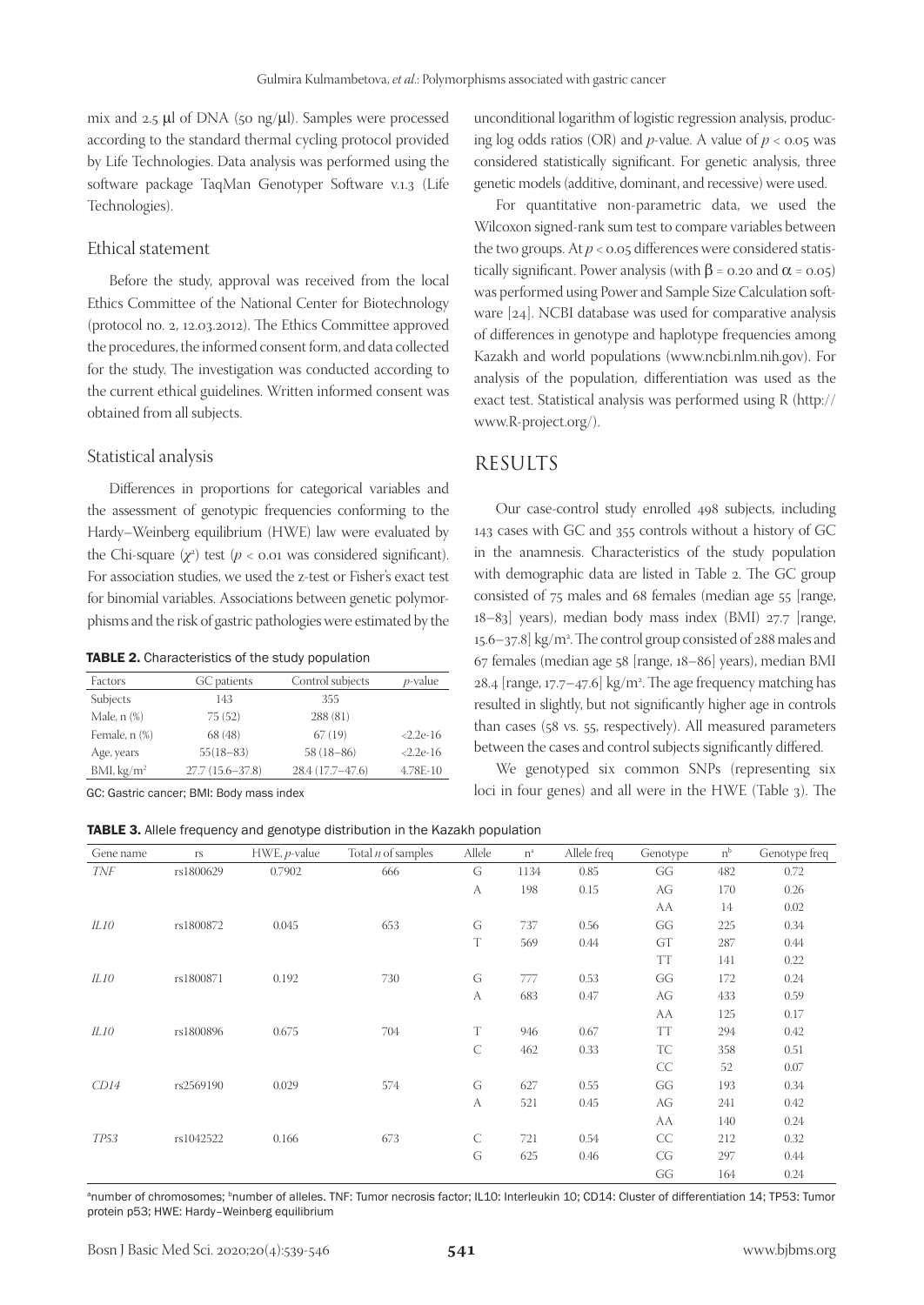distribution fit the HWE law. For this analysis, the major allele homozygotes in all the SNPs were used as the reference genotypes.

The allele and genotype frequencies of the six SNPs are summarized in Table 3.

The case-control study for the six polymorphisms was carried out using three genetic models (additive, dominant, and recessive). The results of the logistic regression analysis log (OR) are shown in Table 4. Logistic regression analysis revealed four SNPs inside of four distinct loci that were significantly associated with GC, as follows: rs1800872  $(IL10)$ ,  $log (OR) = -0.4$ ,  $p = 0.0001$  by additive model and  $log (OR) = -0.7$ ,  $p = 0.0004$  by recessive model; rs1800896 (*IL10*),  $log$  (OR) = 0.54,  $p = 2.17E-05$  by additive model and  $log (OR) = 0.79, p = 3.7E-07$  by dominant model; rs1042522 (*TP*<sub>53</sub>),  $log$  (OR) = 0.99,  $p = 3.19E-17$  by additive model, log (OR) = 1.05,  $p = 8.04E$ -10 by dominant model and log  $(OR) = 1.76$ ,  $p = 3.39E-15$  by recessive model; and rs1800871  $(L10)$ ,  $log (OR) = -1.10$ ,  $p = 1.06E-07$  by recessive model. As a result, the association between phenotype and genotype was tested. In addition, the logistic regression analysis with adjustments for age and gender confirmed the previous results without adjustments (Table 4). No significant associations were found between rs1800629 (*TNF*) and rs2569190 (*CD14*) in our case-control study.

Additionally, we comparatively analyzed the differences in allele frequencies between the Kazakh population and populations of different ethnic origins represented in the NCBI database, listed as follows: Global; African; East Asian; Europe; South Asian; and American (Table 5).

Significant differences in allele frequencies were found between the Kazakhs and other populations for several SNPs. Allele frequencies of five out of six SNPs from the current study were significantly different between the Kazakhs and the East Asian population. Allele frequencies of four SNPs were significantly different among the Kazakhs, European, and American populations. For the South Asian cohort, allele frequencies of three out of six SNPs were significantly different compared to

TABLE 4. Results of the logistic regression analysis

| Gene        | <b>SNP</b> | Model      |          | Not adjusted     |          | Adjusted      | $\mathfrak n$ | a11 | a12 | a22          |
|-------------|------------|------------|----------|------------------|----------|---------------|---------------|-----|-----|--------------|
|             |            |            | log(OR)  | $\boldsymbol{v}$ | log(OR)  | $\mathcal{D}$ |               |     |     |              |
| <i>IL10</i> | rs1800872  | <b>ADD</b> | $-0.412$ | 0.0001413        | $-0.399$ | 0.001264942   | 653           | 225 | 287 | 141          |
|             | rs1800872  | <b>DOM</b> | $-0.481$ | 0.0038036        | $-0.432$ | 0.022891225   | 653           | 225 | 428 | $\theta$     |
|             | rs1800872  | REC        | $-0.679$ | 0.0004958        | $-0.705$ | 0.001662883   | 653           | 512 | 141 | $\Omega$     |
| <b>TNF</b>  | rs1800629  | <b>ADD</b> | 0.087    | 0.5733222        | 0.301    | 0.091186679   | 666           | 482 | 170 | 14           |
|             | rs1800629  | <b>DOM</b> | 0.169    | 0.3299276        | 0.44     | 0.028844101   | 666           | 482 | 184 | $\Omega$     |
|             | rs1800629  | REC        | $-0.597$ | 0.289199         | $-0.545$ | 0.388593326   | 666           | 652 | 14  | $\Omega$     |
| ILI0        | rs1800896  | <b>ADD</b> | 0.543    | 2.167E-05        | 0.567    | 8.49554E-05   | 704           | 294 | 358 | 52           |
|             | rs1800896  | <b>DOM</b> | 0.79     | 3.705E-07        | 0.894    | 5.86488E-07   | 704           | 294 | 410 | $\Omega$     |
|             | rs1800896  | <b>REC</b> | 0.104    | 0.7209411        | $-0.075$ | 0.817014128   | 704           | 652 | 52  | $\Omega$     |
| ILI0        | rs1800871  | <b>ADD</b> | $-0.163$ | 0.1656536        | $-0.178$ | 0.1745097     | 730           | 172 | 433 | 125          |
|             | rs1800871  | <b>DOM</b> | 0.488    | 0.0054006        | 0.354    | 0.074409341   | 730           | 172 | 558 | $\Omega$     |
|             | rs1800871  | REC        | $-1.102$ | 1.065E-07        | $-1.01$  | 1.94248E-05   | 730           | 605 | 125 | $\Omega$     |
| <b>TP53</b> | rs1042522  | <b>ADD</b> | 0.986    | 3.186E-17        | 0.818    | 5.23513E-10   | 673           | 212 | 297 | 164          |
|             | rs1042522  | <b>DOM</b> | 1.054    | 8.037E-10        | 0.919    | 2.03478E-06   | 673           | 212 | 461 | $\Omega$     |
|             | rs1042522  | <b>REC</b> | 1.775    | 3.388E-15        | 1.381    | 2.29583E-08   | 673           | 509 | 164 | $\Omega$     |
| CD14        | rs2569190  | <b>ADD</b> | $-0.032$ | 0.7704054        | $-0.038$ | 0.765919209   | 574           | 193 | 241 | 140          |
|             | rs2569190  | <b>DOM</b> | $-0.12$  | 0.4968247        | $-0.122$ | 0.544915244   | 574           | 193 | 381 | $\Omega$     |
|             | rs2569190  | <b>REC</b> | 0.045    | 0.8149991        | 0.033    | 0.883566151   | 574           | 434 | 140 | $\mathbf{0}$ |

TNF: Tumor necrosis factor; IL10: Interleukin 10; CD14: Cluster of differentiation 14; TP53: Tumor protein p53; SNP: Single nucleotide polymorphism; OR: Odds ratio; ADD: Additive; DOM: Dominant; REC: Recessive

| <b>TABLE 5.</b> Comparative analysis of allele frequencies between the Kazakhs (present study) and other ethnic populations (NCBI data) |  |  |  |  |  |
|-----------------------------------------------------------------------------------------------------------------------------------------|--|--|--|--|--|
|-----------------------------------------------------------------------------------------------------------------------------------------|--|--|--|--|--|

| Exact test of population differentiation $(p$ -value) |             |           |            |           |             |           |  |  |
|-------------------------------------------------------|-------------|-----------|------------|-----------|-------------|-----------|--|--|
| <b>SNP</b>                                            | Global      | African   | East Asian | Europe    | South Asian | American  |  |  |
| rs1800629                                             | 3.216E-10   | 3.154E-02 | 4.758E-12  | 3.191E-01 | 3.413E-14   | 3.363E-07 |  |  |
| rs1800872                                             | 9.101E-01   | 9.613E-01 | 2.513E-30  | 6.882F-23 | 2.637E-01   | 3.513E-06 |  |  |
| rs1800871                                             | $2.201E-02$ | 8.075E-02 | 2.575E-24  | 6.650E-31 | 6.782E-01   | 1.115E-09 |  |  |
| rs1800896                                             | 3.245E-05   | 3.482F-01 | L993E-60   | 4.399E-10 | 3.184E-06   | 1.842E-01 |  |  |
| rs2569190                                             | 3.329E-01   | 5.235E-15 | 3.206E-08  | 1.274E-01 | 4.375E-04   | 1.337E-03 |  |  |
| rs1042522                                             | 5.253E-01   | 5.760E-26 | 1.024E-02  | 3.850E-19 | 2.723E-01   | 1.760E-10 |  |  |

SNP: Single nucleotide polymorphism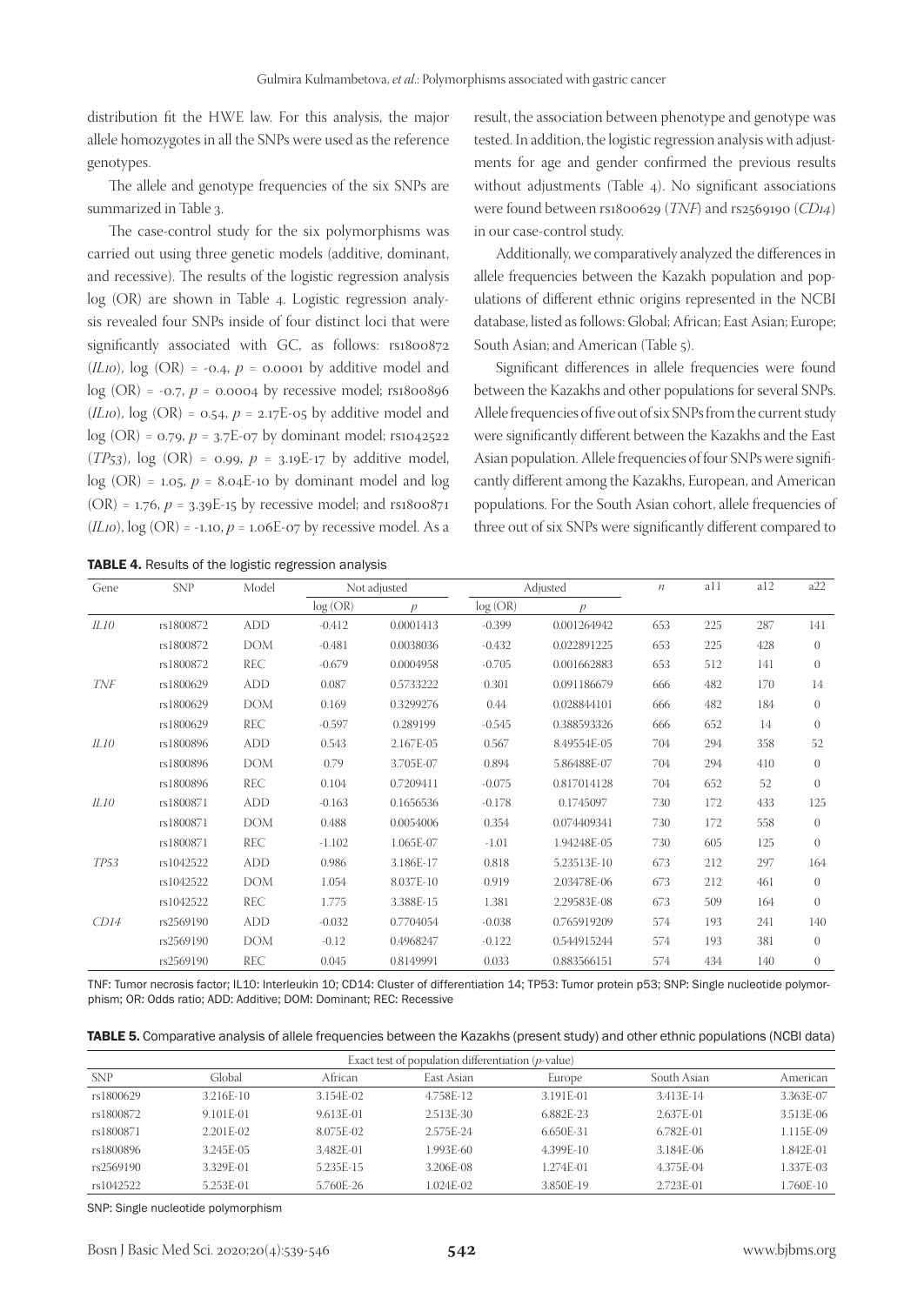the Kazakh population. Besides, allele frequencies for only two SNPs were significantly different between the African population and the Kazakhs.

# DISCUSSION

Our results support the hypothesis that SNPs are associated with the pathogenesis of GC in the Kazakh population. The proposed model is that polymorphisms involved in susceptibility to gastric disorders may provoke GC [25-27].

According to historical and genetic data, the Kazakhs were formed as a result of the admixture of European and Asian populations [28-30]. A significant proportion of the Caucasoid and Mongoloid components in the Kazakh gene pool is explained by the characteristics of Kazakh ethnogenesis [31]. Anthropologically, the Kazakhs belong to the South Siberian race, formed at the boundary of the Mongoloid and Caucasoid races across the territories of Siberia and Kazakhstan. Archeology and history indicate that the gene pool of Kazakhs was formed as a result of a complex ethnogenetic process involving admixture of the populations from the Near East, East European steppe, East Asia, and Siberia [32,33]. However, according to the comparative genetic analysis, the Kazakh population has its own identity in terms of the studied allelic variants of several genes (*TNF*, *IL10*, *TP53*, and *CD14*). The distribution of allelic variants of the studied SNPs differed significantly among the studied populations (Table 5).

We found that rs1800872 allele T and rs1800871 allele A were directly and significantly protective of GC. We also found that two SNPs were associated with GC, rs1042522 allele G and rs1800896 allele C. The first allele (rs1042522 G) was a risk for GC by three genetic models; the second allele (rs1800896 C) was a risk for GC by additive and dominant models. Therefore, we confirm for the first time these potential genetic markers for GC pathogenesis in a Kazakh population.

Two protective alleles and two risk alleles for GC patients were found in this study. The allele T of rs1800872 [ $log (OR) = -0.41$ ,  $p = 0.0001$  in the additive model and  $log$  $(OR) = -0.679$ ,  $p = 0.00049$  in the recessive model and the allele A of  $rs1800871$  in *IL10* [log (OR) = -1.1,  $p = 1.06E-07$  in the recessive model] showed an association with a decreased risk of GC. The other two SNPs, the allele C of rs1800896 in *IL10* [ $log (OR) = 0.54$ ,  $p = 2.17E-05$  in the additive model and  $log (OR) = 0.79, p = 3.7E-07$  in the dominant model], the allele G of rs1042522 in *TP53* [log (OR) = 0.98, *p* = 3.19E-17 in the additive model,  $log (OR) = 1.05$ ,  $p = 8.04E-10$  in the dominant model, and  $log (OR) = 1.77$ ,  $p = 3.39E-15$  in the recessive model] showed an association with an increased risk of GC.

The results were matched with several studies suggesting the protective effect of *IL10* in the development of GC [34- 36]. It is known that the IL-10 anti-inflammatory cytokines

inhibit the production of pro-inflammatory cytokines, thereby reducing the inflammatory response [37]. Besides, the level of *IL10* could also be elevated in inflamed gastric mucosa. However, it should be noted that *IL10*, a powerful pleiotropic cytokine, has the capability of either immunosuppressing or immunostimulating anticancer properties. Some studies show that the *IL10* rs1800871 -819 TT genotype is associated with the common diminished GC risk among Asians. Therefore, the *IL10* -819 TT genotype seems to be protective of GC in Asians [37]. According to other studies, the *IL10* rs1800896 -1082 G allele was associated with increased GC risks (OR 1.2, 95% confidence interval [CI] 0.6–3.2, *p* = 0.007, for the -1082 G allele) [19]. Besides, results from a Taiwanese group showed that those who carry the *IL10* A-1082G allele G have a higher risk of developing GC  $(p = 0.0004)$  [38]. The comparative analysis of the frequencies of SNPs rs1800872 and rs1800871 showed that these SNPs were significantly different between the Kazakh population and the East Asian, European, and American populations.

The frequencies of SNPs oftentimes vary between ethnic groups. In the present study, the allele frequency of *IL10* rs1800872 G was 0.563 among 498 subjects, but significantly higher than that of the East Asians (0.324), and lower than in the European  $(0.76)$  and American  $(0.67)$  populations (http://www.ncbi.nlm.nih.gov/SNP). The allele frequency of *IL10* rs1800871 A was 0.531 among 498 subjects, but significantly higher than that of the East Asian population (0.324), and lower than in the European (0.76) and American (0.67) populations. The comparative analysis of the frequencies of SNP rs1800896 showed that they were significantly different between the Kazakh population and the East Asian, European, and South Asian populations. The allele frequency of *IL10* rs1800896 A was 0.328 among 498 subjects, but significantly higher compared to the East Asian (0.052) and South Asian (0.24) populations, and lower than that in the European population (0.453).

It is known that the tumor suppressor gene *TP53* plays an important role in the development of cancer. The *TP53* pathway plays a pivotal role in preventing cancer and in moderating the response to cancer therapies [39]. Besides, the *TP53* gene is one of the most commonly mutated genes in different types of cancers. Mutations of *TP53* can lead to the development of cancers through the inability to initiate the appropriate stress responses [40]. In this study, we found that the polymorphisms of *TP53* (rs1042522) are associated with GC risk in the Kazakh population. The same results were obtained in a Chinese Han population with the value of logistic regression analysis (*TP53* rs1042522: OR 1.69, 95% CI 1.27–2.24 for CC vs. GG; and OR 1.51, 95% CI 1.17–1.94 for GC vs. GG) [41]. Moreover, the evidence from a meta-analysis carried out among Asians (Japan, China, and Korea) suggests that the variant *TP53* Arg72Pro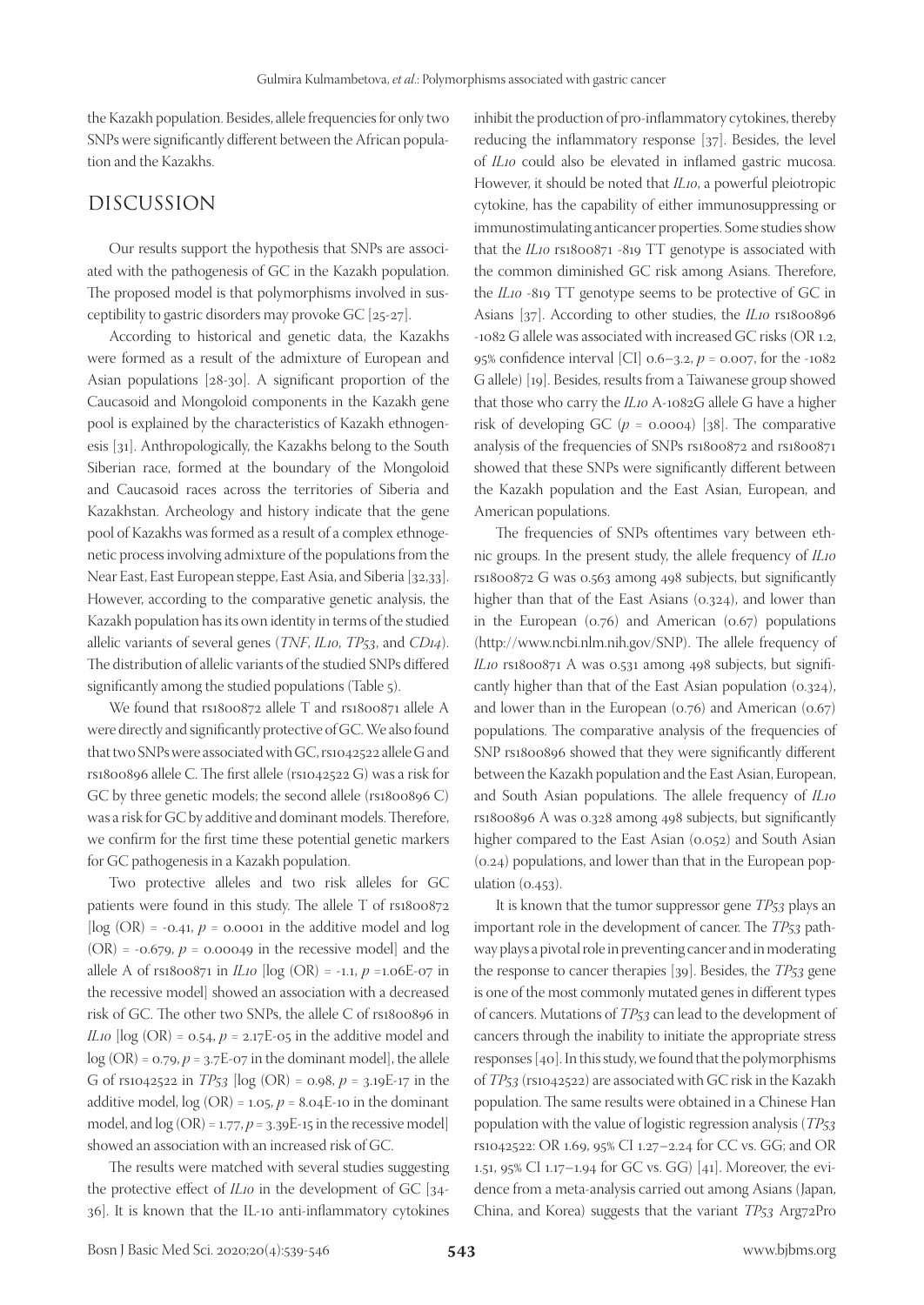contributes to GC risk [42]. In addition, the *TP53* rs1042522 polymorphisms may be an important biomarker of GC susceptibility for Asians [43].

The comparative analysis of the frequencies of SNP rs1042522 G showed a significant difference between the Kazakh population and the African, European, and American populations. The allele frequency of *TP53* rs1042522 G was 0.533 among 498 subjects, but significantly higher than that of the African population (0.331), and lower than in the European (0.715) and American (0.68) populations.

Considering mutant alleles in the GC samples and control samples, OR, the power of our analysis ( $\alpha$  = 0.05), was 0.8 in 143 GC cases and 355 controls with adjusted significant log (OR) for all polymorphisms.

For the other two polymorphisms, namely, rs1800629 (*TNF*) and rs2569190 (*CD14*) reliable association with any of the studied groups was not found, which is most likely due to their small sample size.

There are several limitations to our study, in addition to the small sample size. Our work is a clinical-based case-control study. In this way, it is difficult to avoid the sample selection bias, and subjects may not be representative of the general population. Another potential limitation is that all participants were from the northern region of Kazakhstan; our findings may not necessarily generalize to all Kazakhs or for people in other regions of the world. Different alleles may be present in different sub-populations and have different effects on developing GC. Therefore, it does not enable the extrapolation of our results to other populations.

## CONCLUSION

The present study demonstrated that *TP53* and *IL10* polymorphisms are associated with GC risk in the Kazakh population. Although this result does not permit extrapolation to other ethnic groups, it suggests potential genetic modifiers for GC in the Kazakh population.

Overall, our findings provide evidence of markers for GC risk in the Kazakh population and suggest new approaches for the diagnosis, prognosis, and prevention of a significant cause of morbidity and mortality in Kazakhstan, where only a few studies have been previously reported. Further studies of larger scale may validate and refine our findings, ultimately with the goal of identifying patients at higher risk for developing GC or progressing faster with the disease. Such markers may also have implications for prevention. The future research agenda includes gene therapies to eventually prevent or cure cancers on a larger scale. Increased screening for GC may result in earlier detection, better treatment outcomes, and prevention of GC in the first place.

# ACKNOWLEDGMENTS

The authors would like to thank all individuals who participated in the ethnic Kazakh case-control study. The authors are thankful to Pavel Tarlykov (National Center for Biotechnology, Kazakhstan) for funding acquisition and material support. This work was funded by grant no. AP05130240 and Scientific and Technical Program О.0584 from the Ministry of Education and Science of the Republic of Kazakhstan.

## REFERENCES

- [1] Zhandossov OK, Kausova GK, Emberdiyev AZ, Lurye AZ, Ivanov SV, Dubovichenko D, et al. Epidemiology of gastric cancer in Kazakhstan in 2005-2014. Hum Ecol 2017;6:50-7. https://doi.org/10.33396/1728-0869-2017-6-50-57.
- [2] Pasechnikov V, Chukov S, Fedorov E, Kikuste I, Leja M. Gastric cancer: Prevention, screening and early diagnosis. World J Gastroenterol 2014;20(38):13842-62. https://doi.org/10.3748/wjg.v20.i38.13842.
- [3] Camargo MC, Kim WH, Chiaravalli AM, Kim KM, Corvalan AH, Matsuo K, et al. Improved survival of gastric cancer with tumour Epstein-Barr virus positivity: An international pooled analysis. Gut 2014;63(2):236-43.

https://doi.org/10.1136/gutjnl-2013-304531.

[4] Karimi P, Islami F, Anandasabapathy S, Freedman ND, Kamangar F. Gastric cancer: Descriptive epidemiology, risk factors, screening, and prevention. Cancer Epidemiol Biomarkers Prev 2014;23(5):700-13.

https://doi.org/10.1158/1055-9965.epi-13-1057.

- [5] Benberin V, Bektayeva R, Karabayeva R, Lebedev A, Akemeyeva K, Paloheimo L, et al. Prevalence of *H. Pylori* infection and atrophic gastritis among symptomatic and dyspeptic adults in Kazakhstan. A hospital-based screening study using a panel of serum biomarkers. Anticancer Res 2013;33(10):4595-602.
- [6] Uemura N, Okamoto S, Yamamoto S, Matsumura N, Yamaguchi S, Yamakido M, et al. *Helicobacter pylori* infection and the development of gastric cancer. N Engl J Med 2001;345(11):784-9. https://doi.org/10.1056/nejmoa001999.
- [7] Kulmambetova G, Bekenova E, Tujakova A, Kozhakhmetov S, Logvinenko A, Sukashev A, et al. Antiobiotic resistance of *Helicobacter pylori* isolates from Kazakh patients. Biotechnol Theory Pract 2015;4:4-9. https://doi.org/10.11134/btp.4.2015.1.
- [8] Roberts B, Gilmore A, Stickley A, Rotman D, Prohoda V, Haerpfer C, et al. Changes in smoking prevalence in 8 countries of the former Soviet Union between 2001 and 2010. Am J Public Health 2012;102(7):1320-8.

https://doi.org/10.2105/ajph.2011.300547.

- [9] Waters E, Thom B. Alcohol, policy and politics in Kazakhstan. Eur Asia Stud 2007;59(6):999-1023. https://doi.org/10.1080/09668130701489188.
- [10] Kamangar F, Cheng C, Abnet CC, Rabkin CS. Interleukin-1B polymorphisms and gastric cancer risk-a meta-analysis. Cancer Epidemiol Biomarkers Prev 2006;15(10):1920-8. https://doi.org/10.1158/1055-9965.epi-06-0267.
- [11] Lu Y, Lu F, Zeng S, Sun S, Lu L, Liu L. Genetics and gastric cancer susceptibility. Int J Clin Exp Med 2015;8(6):8377-83.
- [12] Machado JC, Figueiredo C, Canedo P, Pharoah P, Carvalho R, Nabais S, et al. A proinflammatory genetic profile increases the risk for chronic atrophic gastritis and gastric carcinoma. Gastroenterology 2003;125(2):364-71. https://doi.org/10.1016/s0016-5085(03)00899-0.
- [13] Merchant JL. Inflammation, atrophy, gastric cancer: Connecting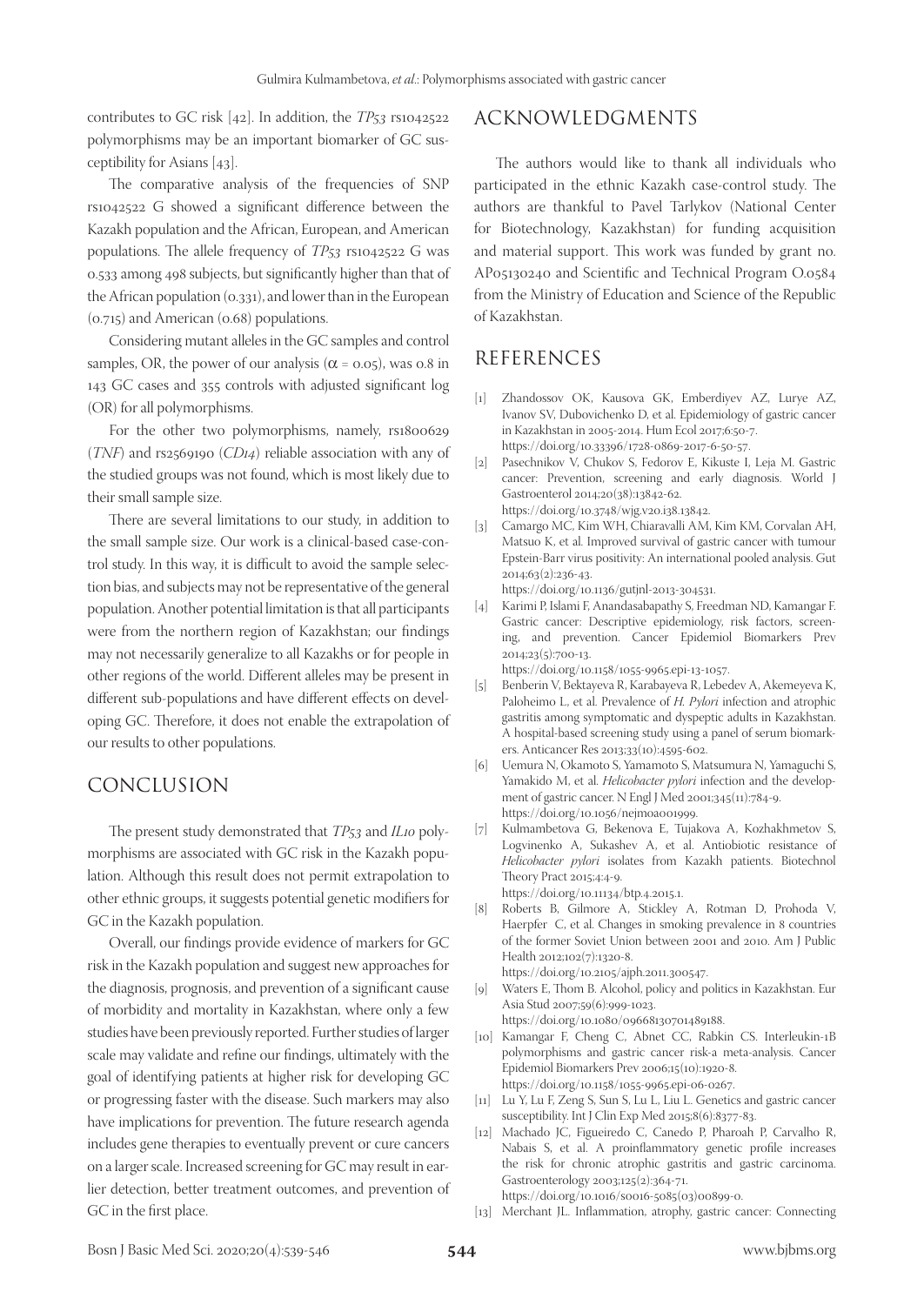the molecular dots. Gastroenterology 2005;129(3):1079-82. https://doi.org/10.1053/j.gastro.2005.07.038.

[14] Balkwill F. Tumour necrosis factor and cancer. Nat Rev Cancer  $2009;9(5):361-71.$ 

https://doi.org/10.1038/nrc2628.

[15] Gu W, Dong H, Jiang DP, Zhou J, Du DY, Gao JM, et al. Functional significance of CD14 promoter polymorphisms and their clinical relevance in a Chinese Han population. Crit Care Med 2008;36(8):2274-80.

https://doi.org/10.1097/ccm.0b013e318180b1ed.

- [16] Ke-Xiang Z, Yu-Min L, Xun L, Wen-Ce Z, Yong S, Tao L. Study on the association of p53 codon 72 polymorphisms with risk of gastric cancer in high incidence Hexi area of Gansu Province in China. Mol Biol Rep 2012;39(1):723-8.
- https://doi.org/10.1007/s11033-011-0791-5. [17] LeVan TD, Bloom JW, Bailey TJ, Karp CL, Halonen M, Martinez FD,
- et al. A common single nucleotide polymorphism in the CD14 promoter decreases the affinity of Sp protein binding and enhances transcriptional activity. J Immunol 2001;167(10):5838-44. https://doi.org/10.4049/jimmunol.167.10.5838.
- [18] Li C, Xia B, Yang Y, Li J, Xia HH. TNF gene polymorphisms and *Helicobacter pylori* infection in gastric carcinogenesis in Chinese population. Am J Gastroenterol 2005;100(2):290-4. https://doi.org/10.1111/j.1572-0241.2005.40806.x.
- [19] Liu J, Song B, Wang JL, Li ZJ, Li WH, Wang ZH. Polymorphisms of interleukin-10 promoter are not associated with prognosis of advanced gastric cancer. World J Gastroenterol 2011;17(10):1362-7. https://doi.org/10.3748/wjg.v17.i10.1362.
- [20] Murphy G, Thornton J, McManus R, Swan N, Ryan B, Hughes DJ, et al. Association of gastric disease with polymorphisms in the inflammatory-related genes IL-1B, IL-1RN, IL-10, TNF and TLR4. Eur J Gastroenterol Hepatol 2009;21(6):630-5. https://doi.org/10.1097/meg.0b013e3283140eea.
- [21] Wang J, Guo X, Yu S, Song J, Zhang J, Cao Z, et al. Association between CD14 gene polymorphisms and cancer risk: A meta-analysis. PLoS One 2014;9(6):e100122.

https://doi.org/10.1371/journal.pone.0100122.

- [22] Wagner AD, Moehler M. Development of targeted therapies in advanced gastric cancer: Promising exploratory steps in a new era. Curr Opin Oncol 2009;21(4):381-5. https://doi.org/10.1097/cco.0b013e32832c42e0.
- [23] Miller SA, Dykes DD, Polesky HF. A simple salting out procedure
- for extracting DNA from human nucleated cells. Nucleic Acids Res 1988;16(3):1215.

https://doi.org/10.1093/nar/16.3.1215.

[24] Purcell S, Cherny SS, Sham PC. Genetic power calculator: Design of linkage and association genetic mapping studies of complex traits. Bioinformatics 2003;19(1):149-50.

https://doi.org/10.1093/bioinformatics/19.1.149.

- [25] Kulmambetova G, Imanbekova M, Aitkulova A, Shtefanov I, Makishev A, Ramankulov Y. Role of *Helicobacter pylori* and host gene polymorphisms in gastric carcinogenesis in a Kazakhs. Eurasian J Appl Biotechnol 2018;1:42-4.
- [26] Kulmambetova GN, Imanbekova MK, Logvinenko AA, Sukashev AT, Filipenko ML, Ramanculov EM. Association of cytokine gene polymorphisms with gastritis in a Kazakh population. Asian Pac J Cancer Prev 2014;15(18):7763-8. https://doi.org/10.7314/apjcp.2014.15.18.7763.
- [27] Ma J, Wu D, Hu X, Li J, Cao M, Dong W. Associations between cytokine gene polymorphisms and susceptibility to *Helicobacter pylori* infection and *Helicobacter pylori* related gastric cancer, peptic ulcer disease: A meta-analysis. PLoS One 2017;12(4):e0176463. https://doi.org/10.1371/journal.pone.0176463.
- [28] Comas D, Calafell F, Mateu E, Perez-Lezaun A, Bosch E, Martinez-Arias R, et al. Trading genes along the silk road: mtDNA sequences and the origin of central Asian populations. Am J Hum Genet 1998;63(6):1824-38.

https://doi.org/10.1086/302133.

[29] Tarlykov PV, Zholdybayeva EV, Akilzhanova AR, Nurkina ZM, Sabitov ZM, Rahypbekov TK, et al. Mitochondrial and Y-chromosomal profile of the Kazakh population from East Kazakhstan. Croat Med J 2013;54(1):17-24. https://doi.org/10.3325/cmj.2013.54.17.

- [30] Zholdybayeva EV, Talzhanov YA, Aitkulova AM, Tarlykov PV, Kulmambetova GN, Iskakova AN, et al. Genetic risk factors for restenosis after percutaneous coronary intervention in Kazakh population. Hum Genomics 2016;10(1):1-8. https://doi.org/10.1186/s40246-016-0077-z.
- [31] Kalysh A, Isayeva A. Ethnogenesis and ethnic processes in modern Kazakhstan. Procedia Soc Behav Sci 2014;131:271-7. https://doi.org/10.1016/j.sbspro.2014.04.116.
- [32] Kuranov AB, Vavilov MN, Abildinova GZ, Akilzhanova AR, Iskakova AN, Zholdybayeva EV, et al. Polymorphisms of HLA-DRB1, -DQA1 and-DQB1 in inhabitants of Astana, the capital city of Kazakhstan. PLoS One 2014;9(12):e115265. https://doi.org/10.1371/journal.pone.0115265.
- [33] Kushekbayev Y. Cultural barriers to open innovation in countries with a transitional economy: Case of Kazakhstan. In: Galbraith B, editor. Proceedings of the 9<sup>th</sup> European Conference on Innovation and Entrepreneurship. Nr Reading: Acad Conferences Ltd.; 2014. p. 527-33.
- [34] Liu S, Liu JW, Sun LP, Gong YH, Xu Q, Jing JJ, et al. Association of IL10 gene promoter polymorphisms with risks of gastric cancer and atrophic gastritis. J Int Med Res 2018;46(12):5155-66. https://doi.org/10.1177/0300060518792785.
- [35] Moghmi M, Arjmandi A, Aghili K, Jafari M, Zare-Shehneh M, Rastegar S, et al. Association of interleukin-10-592a>C and -819t>C polymorphisms with gastric cancer risk: A systematic review and meta-analysis of 44 case-control studies. Arq Bras Cir Dig 2019;32(1):e1418.

https://doi.org/10.1590/0102-672020180001e1415.

- [36] Namazi A, Forat-Yazdi M, Jafari M, Farahnak S, Nasiri R, Foroughi E, et al. Association of interleukin-10-1082 A/G (Rs1800896) polymorphism with susceptibility to gastric cancer: Meta-analysis of 6, 101 cases and 8, 557 controls. Arq Gastroenterol 2018;55(1):33-40. https://doi.org/10.1590/s0004-2803.201800000-18.
- [37] Xue H, Lin B, An J, Zhu Y, Huang G. Interleukin-10-819 promoter polymorphism in association with gastric cancer risk. BMC Cancer 2012;12(102):1471-2407.

https://doi.org/10.1186/1471-2407-12-102.

- [38] Kuo WH, Huang CY, Fu CK, Hsieh YH, Liao CH, Hsu CM, et al. Effects of interleukin-10 polymorphisms and smoking on the risk of gastric cancer in Taiwan. *In Vivo* 2014;28(5):967-71.
- [39] Bennett WP, Hussain SP, Vahakangas KH, Khan MA, Shields PG, Harris CC. Molecular epidemiology of human cancer risk: Geneenvironment interactions and p53 mutation spectrum in human lung cancer. J Pathol 1999;187(1):8-18. https://doi.org/10.1002/(sici)1096-9896(199901)187:1<8::aidpath232>3.0.co;2-y.
- [40] Malakar M, Devi KR, Phukan RK, Kaur T, Deka M, Puia L, et al. P53 codon 72 polymorphism interactions with dietary and tobacco related habits and risk of stomach cancer in Mizoram, India. Asian Pac J Cancer Prev 2014;15(2):717-23. https://doi.org/10.7314/apjcp.2014.15.2.717.

[41] Wu GC, Zhang ZT. Genetic association of single nucleotide polymorphisms in P53 pathway with gastric cancer risk in a Chinese Han population. Med Oncol 2015;32(1):401.

- https://doi.org/10.1007/s12032-014-0401-1. [42] Su XL, Jin JJ. Pro variant of TP53 Arg72Pro contributes to gastric cancer risk in Asians: Evidence from a meta-analysis. Asian Pac J Cancer Prev 2012;13(3):915-21. https://doi.org/10.7314/apjcp.2012.13.3.915.
- [43] Zhang Q, Ma YY, Wang HJ, Shao CM, Zhang J, Ye ZY. Metaanalysis of the association between P53 codon 72 polymorphisms and gastric cancer. J Surg Oncol 2013;107(4):360-6. https://doi.org/10.1002/jso.23233.
- [44] Gorouhi F, Islami F, Bahrami H, Kamangar F. Tumour-necrosis factor-a polymorphisms and gastric cancer risk: A meta-analysis. Br J Cancer 2008;98(8):1443-51. https://doi.org/10.1038/sj.bjc.6604277.